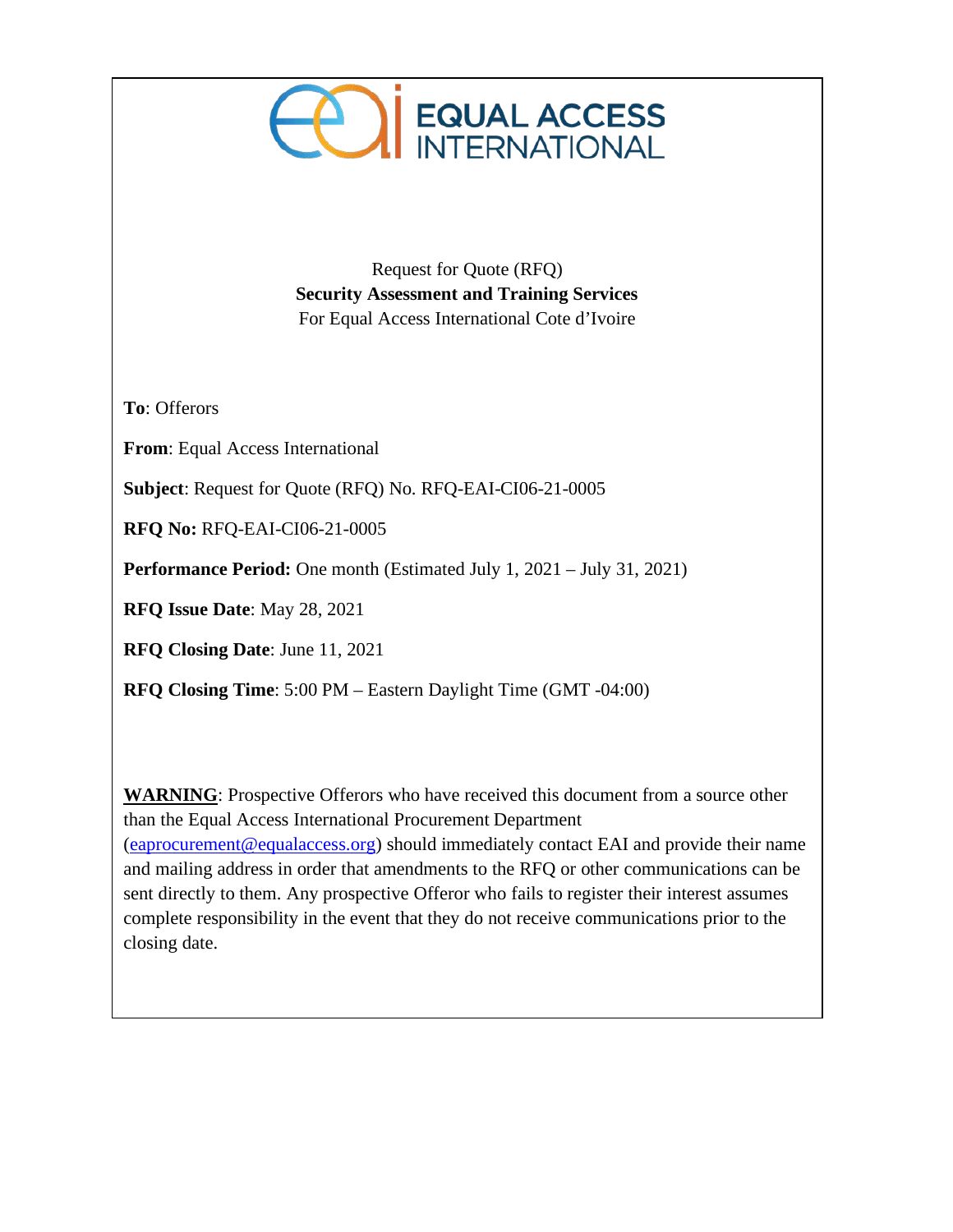

# **1. Synopsis of the Request for Quotation**

EAI is seeking a security firm to conduct Hostile Environment Awareness Training (HEAT), Security Staff Training, Driver Training, and implement a security risk assessment and recommended improvements for the four facilities leased by Equal Access International (EAI) in Abidjan, Bouna, Ferké, and Kimbirila Nord, Côte d'Ivoire under Cooperative Agreement No. 72062420CA00003 Accountability for Development (A4D), funded by the United States Agency for International Development (USAID). Contractor must clearly state previous security experience, familiarity with the Ivorian context, and showcase knowledge of conducting HEAT trainings in past performance section.

|    | 1. RFQ No.                                                                          | RFQ-EAI-CI06-21-0005                                                                                                                                                                                                                                                                                                                                                                                                                                                 |
|----|-------------------------------------------------------------------------------------|----------------------------------------------------------------------------------------------------------------------------------------------------------------------------------------------------------------------------------------------------------------------------------------------------------------------------------------------------------------------------------------------------------------------------------------------------------------------|
| 2. | <b>Issue Date</b>                                                                   | May 28, 2021                                                                                                                                                                                                                                                                                                                                                                                                                                                         |
| 3. | Title                                                                               | Security Assessment & Training Services                                                                                                                                                                                                                                                                                                                                                                                                                              |
|    | 4. Issuing Office $\&$<br><b>Email/Physical Address</b><br>for Submission of Quotes | <b>Equal Access International</b><br>eaprocurement@equalaccess.org<br><b>Or</b><br><b>Equal Access International</b><br><b>Corporate Offices</b><br>1001 Connecticut Ave NW UNIT 909,<br>Washington, DC 20036<br>$(202) 787 - 3871$                                                                                                                                                                                                                                  |
|    | 5. Deadline for Receipt of<br>Quotes.                                               | The deadline for receiving quotation is no later than 5:00 pm<br><b>EDT</b> on June 11, 2021                                                                                                                                                                                                                                                                                                                                                                         |
|    | 6. Contact Person                                                                   | eaprocurement@equalaccess.org                                                                                                                                                                                                                                                                                                                                                                                                                                        |
|    | 7. Anticipated Award Type                                                           | EAI anticipates awarding a Purchase Order Agreement. This is<br>only the anticipated type of award and may be changed as a result<br>of negotiations.<br>Issuance of this RFQ in no way obligates EAI to award a<br>subcontract or purchase order and offerors will not be reimbursed<br>for any costs associated with the preparation of their bid.                                                                                                                 |
|    | 8. Basis for Award                                                                  | An award will be made to the responsible bidder whose bid is<br>responsive to the terms of the RFQ and is most advantageous to<br>EAI, considering price or/and other factors included in the EAI. To<br>be considered for award, bidders must meet the requirements<br>identified in Section 11, "Determination of Responsibility." No<br>discussions or negotiations are permitted with bidders, and<br>therefore bidders shall submit their best and final price. |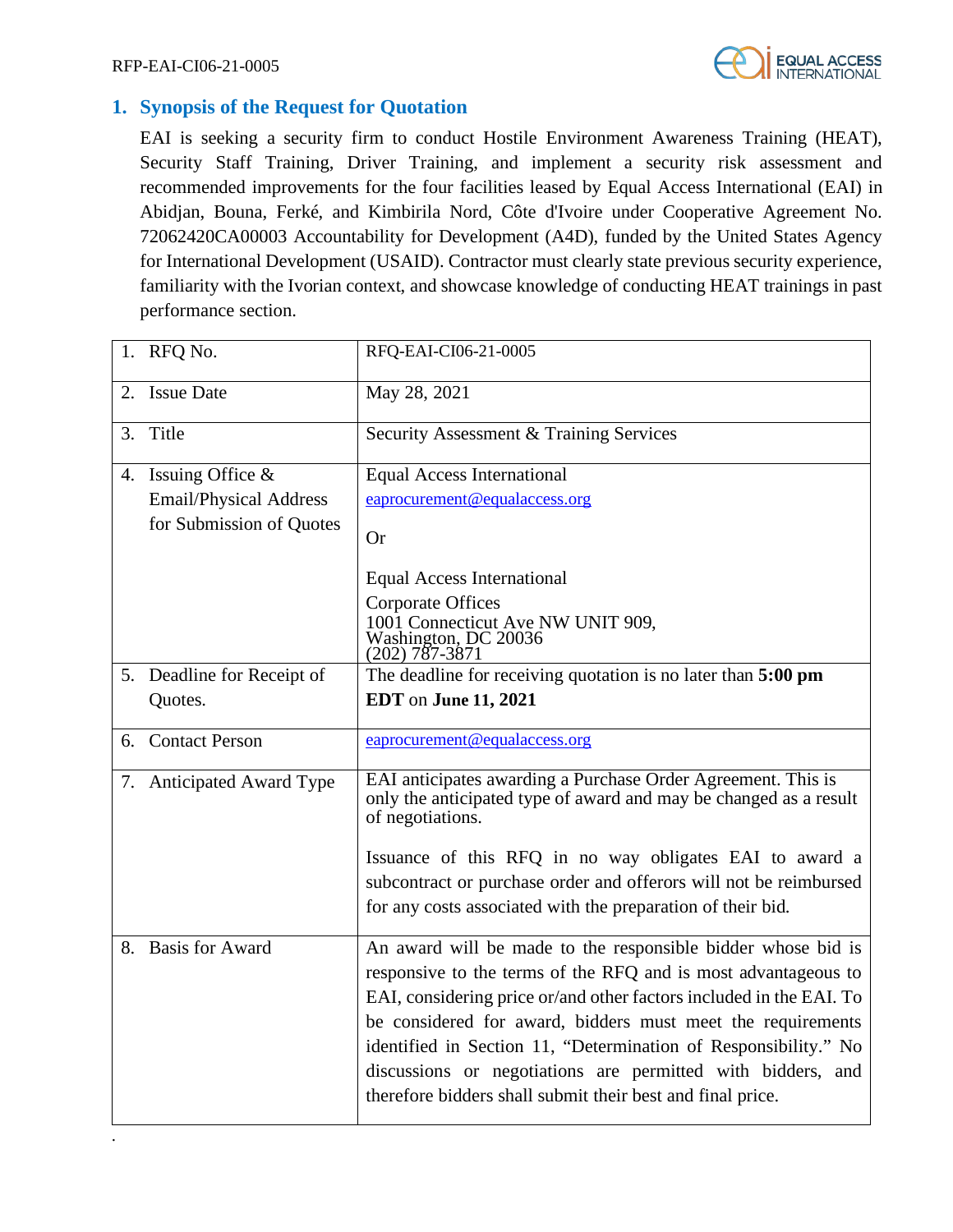

# **2. Request for Quotation**

| General Instructions to<br>9.<br><b>Bidders</b> | Vendors wishing to submit quotation must do so on or before <b>June</b><br>11, 2021 at 5:00 P.M., EDT, Late offers will be rejected except under<br>extraordinary circumstances at EAI's discretion.<br>submit PDF proforma electronically to<br>$\triangleright$ Offerors<br>can<br>eaprocurement@equalaccess.org; in case of electronically<br>submission must be mailed with the subject line: "RFQ NO.<br>RFQ-EAI-CI06-21-0005- Security Services"<br>$\triangleright$ Or, Quotation shall be sealed in an envelope, and shall be clearly<br>labeled as: "RFQ-EAI-CI06-21-0005- Security Services"<br>Offerors shall confirm in writing that the Offeror fully understands<br>that their quote must be valid for a period of one (1) year for the price<br>provided. (Attachment C: Cover Letter)<br>Offerors shall sign and date their quotation.<br>٠<br>Offerors shall complete Attachment B: Price Schedule template.<br>٠<br>Offerors shall submit Attachment D: Past Performance details.<br>$\bullet$<br>Please see Attachment A: Scope of Work for reference as to<br>$\bullet$<br>required components of this task. |
|-------------------------------------------------|----------------------------------------------------------------------------------------------------------------------------------------------------------------------------------------------------------------------------------------------------------------------------------------------------------------------------------------------------------------------------------------------------------------------------------------------------------------------------------------------------------------------------------------------------------------------------------------------------------------------------------------------------------------------------------------------------------------------------------------------------------------------------------------------------------------------------------------------------------------------------------------------------------------------------------------------------------------------------------------------------------------------------------------------------------------------------------------------------------------------------------|
| 10. Questions Regarding the<br><b>RFQ</b>       | Each Bidder is responsible for reading very carefully and understanding<br>fully the terms and conditions of this RFQ. All communications<br>regarding this solicitation are to be made solely through the Issuing<br>Office and must be submitted via email or in writing delivered to the<br>Issuing Office no later than the date specified above. All questions<br>received will be compiled and answered in writing and distributed to all<br>interested Bidders.<br>Questions for this RFP are due 5 P.M. EDT, June 4, 2021.                                                                                                                                                                                                                                                                                                                                                                                                                                                                                                                                                                                               |
| 11. Determination of<br>Responsibility          | EAI will not enter into any type of agreement with a vendor prior to<br>ensuring the vendor's responsibility. When assessing a vendor's<br>responsibility, the following factors are taken into consideration:<br>1. Evidence of a DUNS number (explained below and instructions<br>contained in the Annex).<br>The source, origin and nationality of the services are not from a<br>2.<br>Prohibited Country (explained below).<br>Ability to comply with required or proposed delivery or performance<br>3.<br>schedules.<br>Have a satisfactory past performance record.<br>4.<br>Have a satisfactory record of integrity and business ethics.<br>5.<br>Have the necessary organization, experience, accounting and<br>6.<br>operational controls, and technical skills.<br>Be qualified and eligible to perform work under applicable laws and<br>7.<br>regulations.                                                                                                                                                                                                                                                         |
| 12. Geographic Code                             | Under the authorized geographic code for its contract, EAI may only<br>$\bullet$<br>procure goods and services from the following countries.                                                                                                                                                                                                                                                                                                                                                                                                                                                                                                                                                                                                                                                                                                                                                                                                                                                                                                                                                                                     |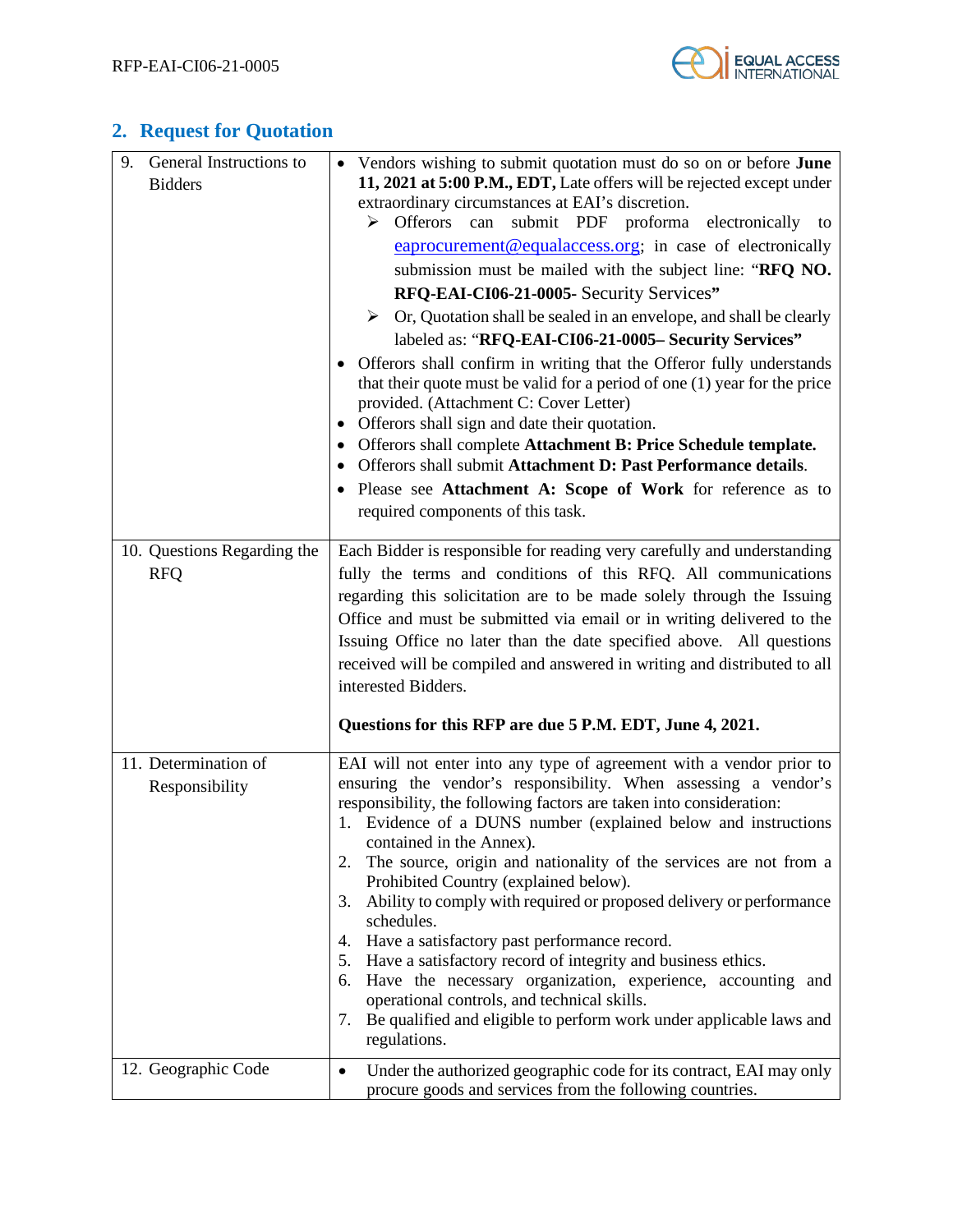

|                                                  | EAI must verify the source, nationality and origin, of goods and<br>services and ensure (to the fullest extent possible) that EAI does not<br>procure any services from prohibited countries listed by the Office<br>of Foreign Assets Control (OFAC) as sanctioned countries. The<br>current list of countries under comprehensive sanctions include:<br>Cuba, Iran, North Korea, Sudan, and Syria. EAI is prohibited from<br>facilitating any transaction by a third party if that transaction would<br>be prohibited if performed by EAI.<br>By submitting a quote in response to this RFQ, Bidders confirm<br>٠<br>that they are not violating the Source and Nationality requirements<br>and that the services comply with the Geographic Code and the<br>exclusions for prohibited countries. |
|--------------------------------------------------|-----------------------------------------------------------------------------------------------------------------------------------------------------------------------------------------------------------------------------------------------------------------------------------------------------------------------------------------------------------------------------------------------------------------------------------------------------------------------------------------------------------------------------------------------------------------------------------------------------------------------------------------------------------------------------------------------------------------------------------------------------------------------------------------------------|
| 13. Data Universal<br>Numbering System<br>(DUNS) | All U.S. and foreign organizations which receive first-tier subcontracts/<br>purchase orders with a value of \$25,000 and above are required to<br>obtain a DUNS number prior to signing of the agreement.<br>Organizations are exempt from this requirement if the gross income<br>received from all sources in the previous tax year was under \$300,000.<br>EAI requires that Bidders sign the self-certification statement if the<br>Bidder claims exemption for this reason.                                                                                                                                                                                                                                                                                                                   |
|                                                  | For those required to obtain a DUNS number, you may request<br>Attachment F: Instructions for Obtaining a DUNS Number.<br>For those not required to obtain a DUNS number, you may request<br>Attachment G: Self-Certification for Exemption from DUNS<br>Requirement                                                                                                                                                                                                                                                                                                                                                                                                                                                                                                                                |
| 14. Compliance with Terms<br>and Conditions      | Bidder shall be aware of the general terms and conditions for an award<br>resulting from this RFQ. The selected Bidder shall comply with all                                                                                                                                                                                                                                                                                                                                                                                                                                                                                                                                                                                                                                                        |
|                                                  | Representations and Certifications of Compliance listed in Attachment<br>Е.                                                                                                                                                                                                                                                                                                                                                                                                                                                                                                                                                                                                                                                                                                                         |
| 15. Procurement Ethics                           | By submitting a Bidder, Bidders certify that they have not/will not<br>attempt to bribe or make any payments to EAI employees in return for<br>preference, nor have any payments with Terrorists, or groups supporting<br>Terrorists, been attempted.                                                                                                                                                                                                                                                                                                                                                                                                                                                                                                                                               |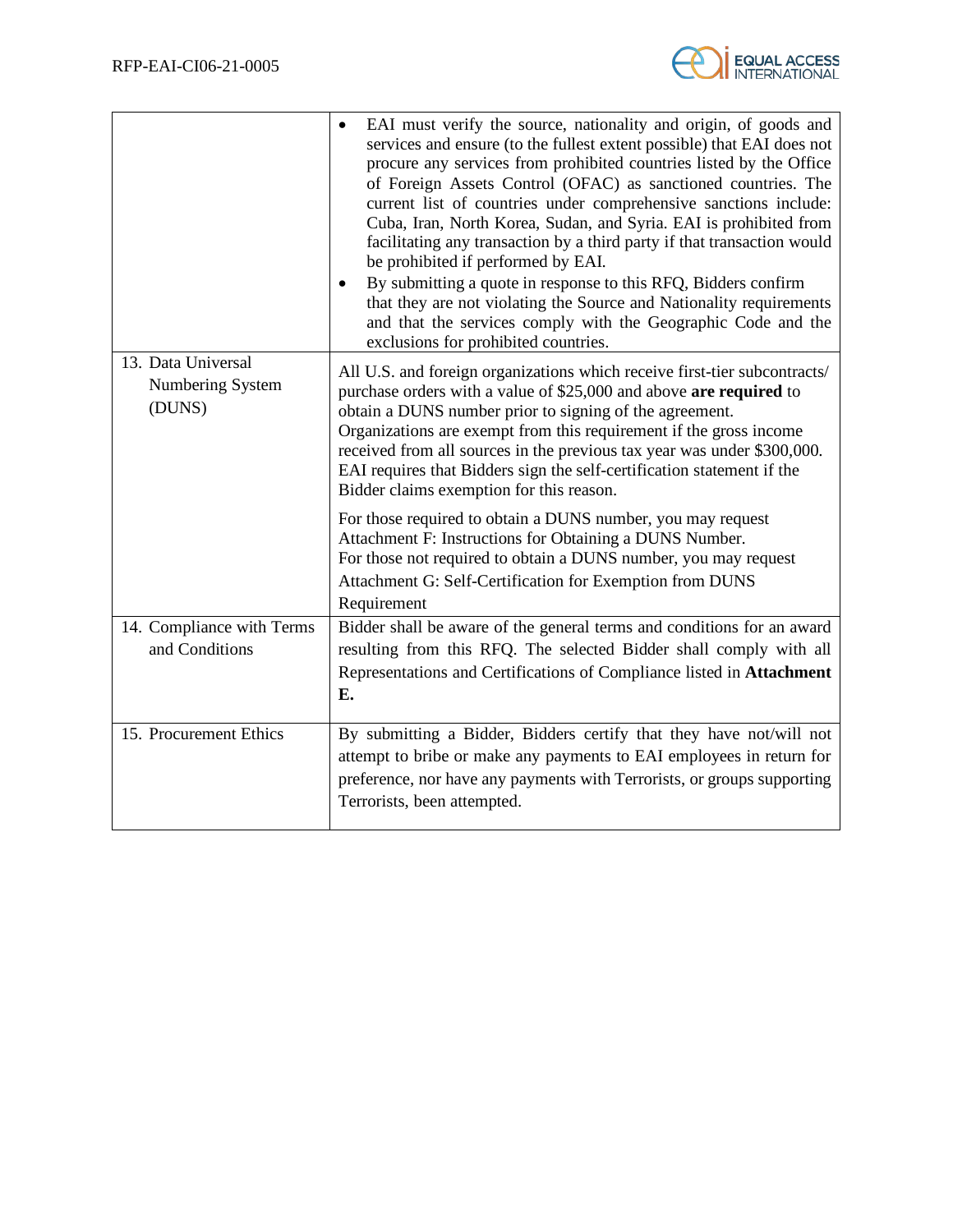

#### **1.1 Attachment A: Scope of Work**

#### **Background**

Equal Access International (EAI) is a non-governmental organization (NGO) with U.S. regional offices in Washington, D.C. EAI partners with communities around the world to co-create sustainable solutions utilizing community engagement and participatory media and technology. With funding from bi-laterals, multi-laterals, foundations, and individual donors, EAI has a 17-year track record implementing social change projects and currently operates in Afghanistan, Burkina Faso, Cameroon, Chad, Côte d'Ivoire, Kenya, Mali, Nepal, Niger, Nigeria, Pakistan and the Philippines.

# **General Description**

The Contractor shall conduct Hostile Environment Awareness Training (HEAT), Security Staff Training, Driver Training, and implement a security risk assessment and recommended improvements for the four facilities leased by Equal Access International (EAI) in Abidjan, Bouna, Ferké, and Kimbirila Nord, Côte d'Ivoire under Cooperative Agreement No. 72062420CA00003 Accountability for Development (A4D), funded by the United States Agency for International Development (USAID).

# **Key Duties**

- Identify and assess the overall security risks and vulnerabilities of the following EAI A4D offices in Côte d'Ivoire:
	- o Abidjan
	- o Bouna
	- o Ferké
	- o Kimbirila Nord
- Recommend options and associated resources to mitigate or eliminate threats and vulnerabilities
- Produce a Security Risk Assessment Report in French and English
- Conduct a 1-day training for supervising security staff in French language, in each location listed above, totaling four days of training
- Conduct a Hostile Environment Awareness Training (HEAT) for up to 30 EAI staff in French language, in each location listed above.
- Conduct a 1-day training for drivers in French language, in each location listed above

#### **Task 1 – Facility Security Assessment**

The Contractor shall conduct an Assessment on all of EAI A4D Offices (Abidjan, Bouna, Ferké, and Kimbirila Nord) in Côte d'Ivoire. The Assessment will correspond to a level of risk that relates directly to a Level of Protection (LOP) and associated set of baseline security measures, determine by the Contractor.

#### **Task 2 - Physical Security Risk Assessment and Recommendations**

The Contractor shall: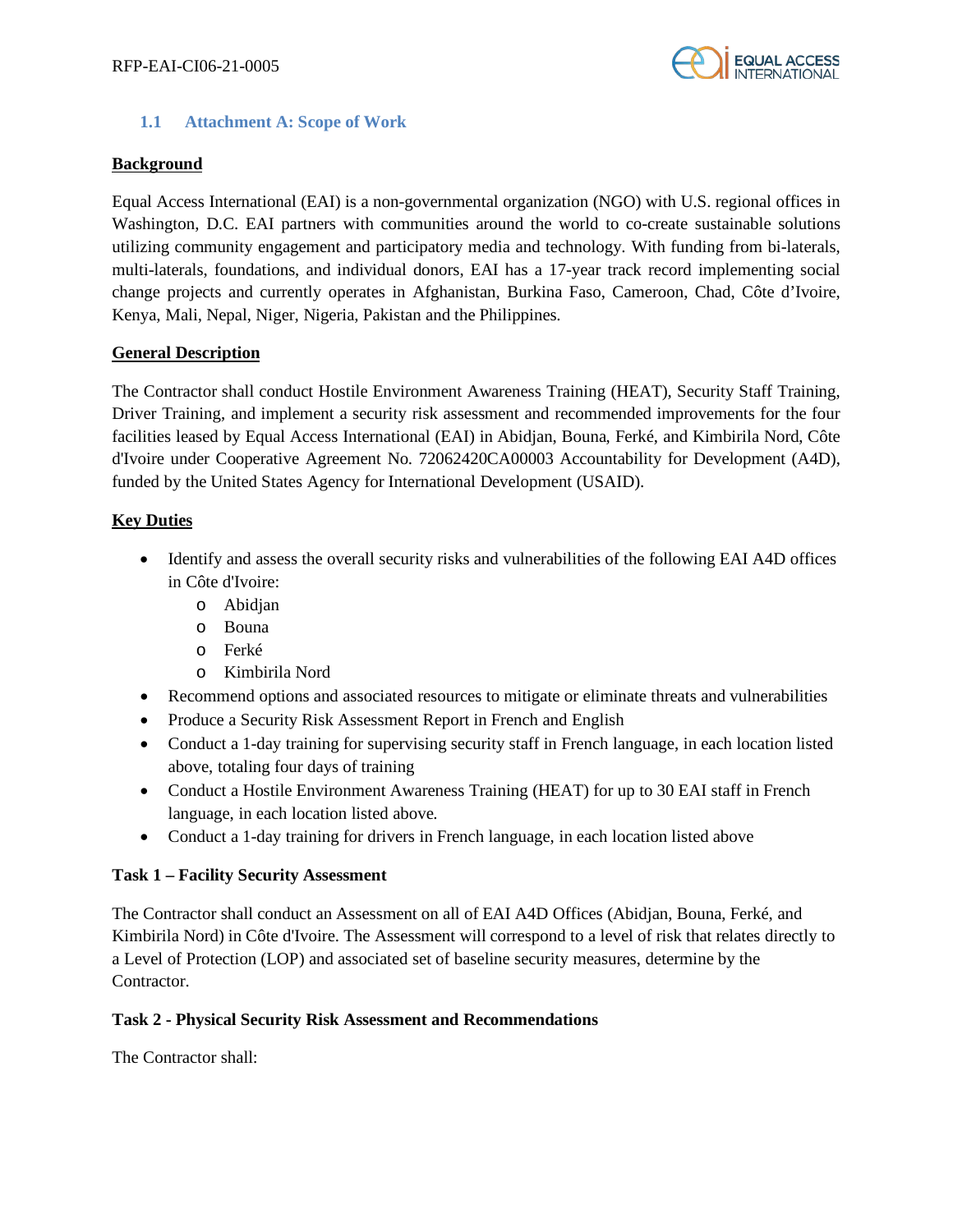

- Provide a thorough inspection and evaluation of all aspects of the physical security features of each EAI A4D Office.
- Provide an industry-standard assessment, which as a minimum shall include
	- o Identifying security related threats from internal and external sources during and after operating hour
	- o Identifying critical assets
	- o Identifying security scenarios on which to base the security program
	- o Analyzing vulnerabilities
	- o Assessing impacts of threat scenarios
	- o Identifying actions that mitigate risk
	- o Providing an analysis of mitigation actions using a risk matrix scoring approach with risk scores that consider likelihood and severity of impacts.
- Review the current security systems (e.g., restricted and unrestricted access control, intrusion detection, video surveillance, lock and key control) and policies and provide recommendations. Recommendations shall include, at a minimum, any physical changes required, any suggested equipment purchases or upgrades, their estimated cost, and any recommended changes to security policies or staffing resources. Note: For the purposes of this SOW, the assessment should not include the electronic infrastructure (e.g., IT, computer and communication systems), except to the extent that these systems are interconnected with physical access. Assessment of cyberterrorism threat is not included in the scope of this SOW.
- Provide a Crime Prevention Through Environmental Design (CPTED) evaluation of areas surrounding the buildings including grounds, parking lots, lighting, and landscape.
- Produce and deliver a written Physical Security Risk Assessment Report for review by EAI staff. The report should detail findings and present a summary of recommended solutions to address any identified vulnerabilities and risks. In addition to other requirements set out in this SOW, the Physical Security Risk Assessment Report shall include:
	- o Identification of multiple solutions for identified risks.
	- o A cost estimate for implementation of all recommended improvements. Where multiple solutions exist, provide an estimated cost for each.
	- o Prioritized implementation plans for all recommendations. To the extent feasible, identify and prioritize immediate, short term, and long-term improvements.
	- o Review of current Emergency Response Plans and Emergency Notification System capabilities.
- Prepare a security assessment report presenting the information listed below in the format outlined below:
	- o Site Information
	- o Site Description
	- o Methodology
	- o Approach
	- o Facility Security Level Determination
	- o Assessment Information & Findings
	- o Site Security
	- o Structure Security
	- o Facility Entrance Security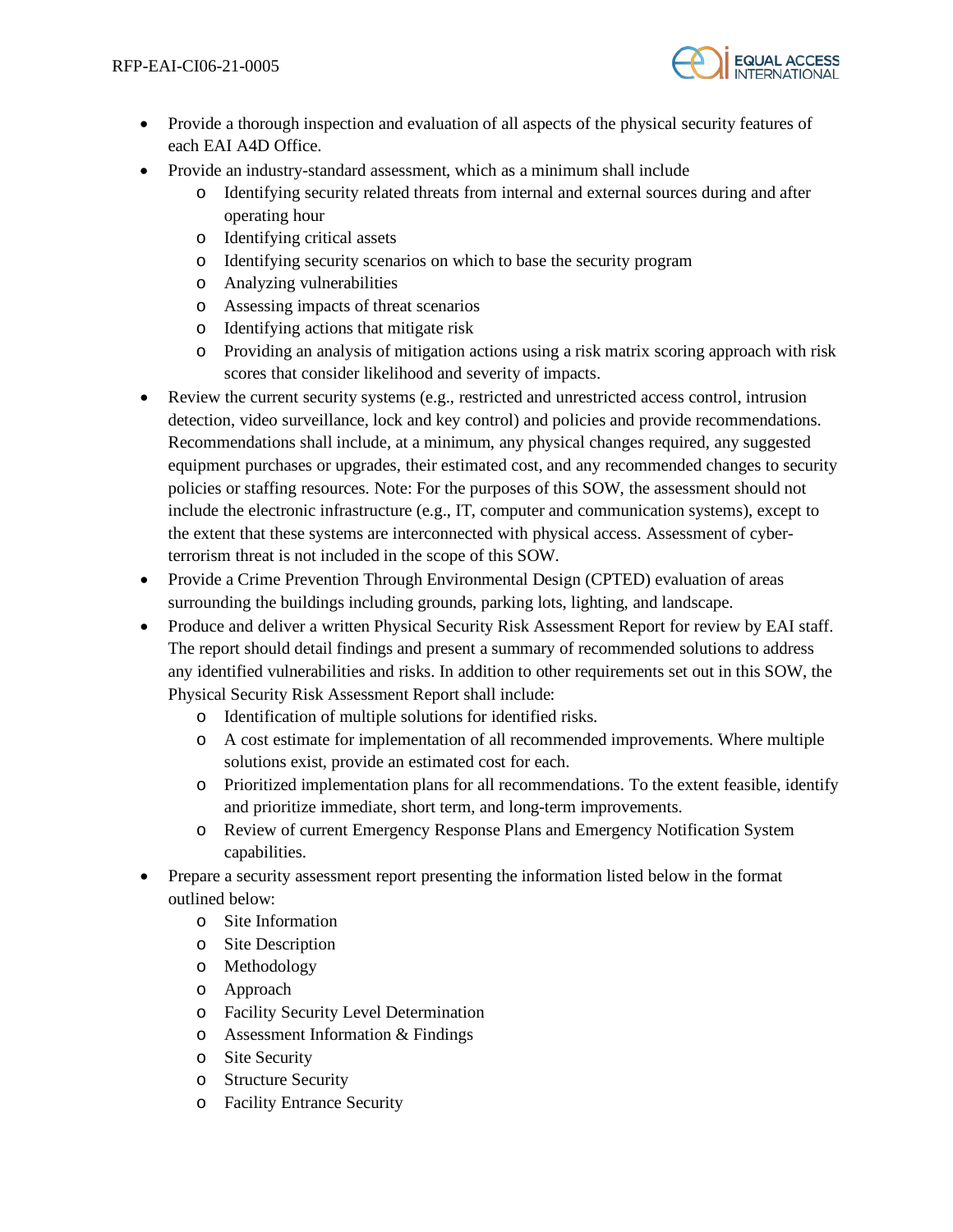

- o Interior Security
- o Security Systems
- o Security Operations and Administration
- o Physical Security Risk Assessment Report in French & English languages in both Word and PDF formats
- Physical Security Risk Assessment Report shall be submitted to EAI for review within five (5) business days after all four site assessments are complete. The final version of the facility security assessment report shall be submitted no later than seven (7) business days after notice that the EAI's internal review and editing process is complete, and after the Contractor addressed all EAI questions.

# **Task 3 – Hostile Environment Awareness Training (HEAT)**

The Contractor shall conduct a Hostile Environment Awareness Training (HEAT) for staff at the EAI A4D Abidjan, Bouna, Ferké, and Kimbirila Nord, Côte d'Ivoire offices. This training will be conducted in French language to industry-standards and with local or cultural changes made to standard training design.

# **Task 4 –Security Staff Training**

The Contractor shall provide training to individual security guards at each A4D office in French language with a focus on:

- Security Guard Conduct
- Protecting Buildings, Property, and Assets
- Emergencies, Threats, and Evacuations

#### **Task 5 –Driver Training**

The Contractor shall provide a training to all EAI A4D drivers including, at a minimum:

- Vehicle Motorcade Tactics
- Defensive Driving
- Vehicle Handling Skills
- High Center Of Gravity (SUV's) Training
- Vehicle Ambush Countermeasures

# **Task 6 – Project Management, Meetings, and Quality Assurance/ Quality Control (QA/QC)**

Contractor shall keep EAI staff fully apprised of the project by providing timely meetings and other forms of communication including, but not limited, to:

- Maintaining a designated Project Manager who will be the point-of-contact for EAI. This individual shall attend all meetings and be responsible for the overall coordination of all project communication, activities, and deliverables.
- Scheduling and leading a kickoff meeting and/or workshop with EAI staff to discuss existing security policies and procedures, as well as to define critical assets.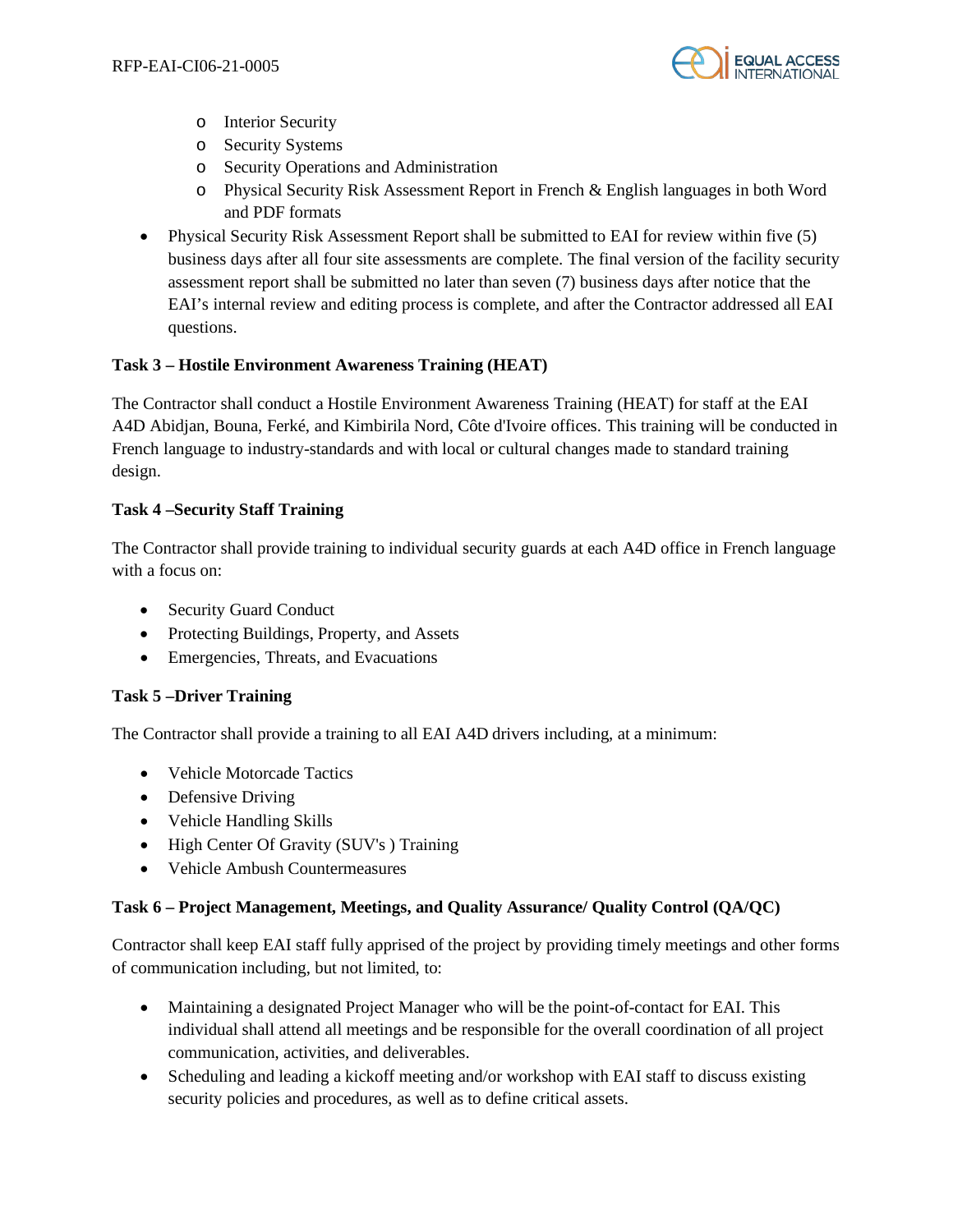

• Within seven (7) business days of receiving the service agreement, the Contractor shall provide EAI a Master Schedule detailing when each task will be completed.

#### **Languages**

• Written and spoken fluency in English and French. Knowledge of local languages preferred.

All qualified vendors are welcome to apply. All travel throughout Cote d'Ivoire will be arranged by EAI. Travel to Cote d'Ivoire must be arranged by the vendor, and the total price must be included in the response to the proposal.

Selected vendor will be required to sign an NDA as some documents may contain confidential information.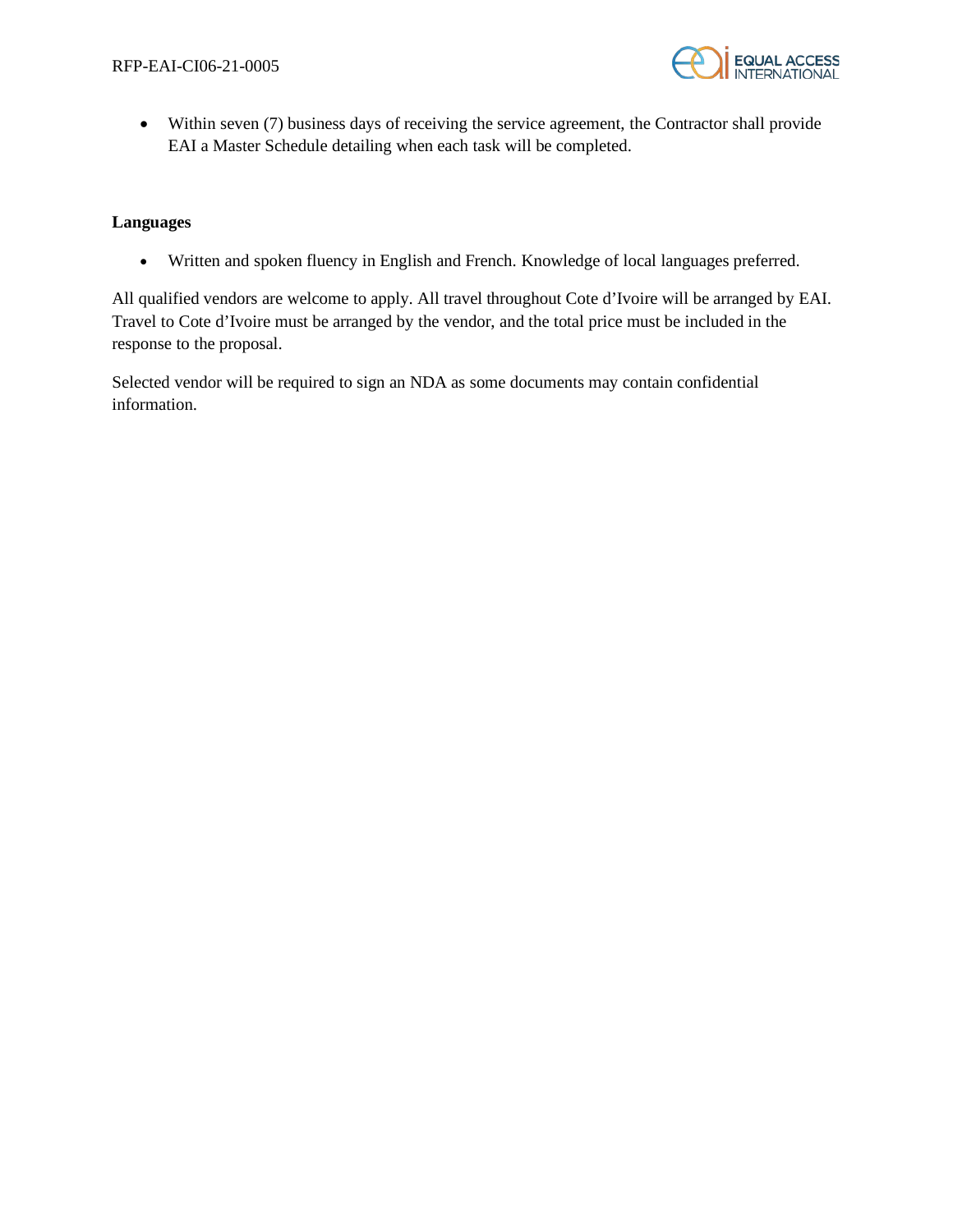

# **1.2 Attachment B: Price Schedule (Example)**

| <b>SN</b>      | <b>Labor Needed</b>                                             | <b>Daily Rate</b>  | Est. No. of Days | <b>Est. Total Price</b> |
|----------------|-----------------------------------------------------------------|--------------------|------------------|-------------------------|
|                | Security Consultant - Return Travel to CDI                      | \$                 |                  | \$                      |
| $\overline{2}$ | Security Consultant - Initial Meeting                           | \$                 |                  | \$                      |
| 3              | Security Consultant - Security Assessments x 4                  | \$                 |                  | \$                      |
| 4              | Security Consultant - Inter-Office Internal Travel              | \$                 |                  | \$                      |
| 5              | Security Consultant - Risk Assessment Writing Phase             | \$                 |                  | \$                      |
| 6              | Security Consultant - Risk Assessment Modification Phase        | \$                 |                  | \$                      |
| 7              | Security Consultant - HEAT Training Preparation                 | \$                 |                  | \$                      |
| 8              | Security Consultant - HEAT Training (up to 2 days per training) | \$                 |                  | \$                      |
| 9              | Security Consultant - Security Guard Training Preparation       | \$                 |                  | \$                      |
| 10             | Security Consultant - Security Guard Training                   | \$                 |                  | \$                      |
| 11             | Security Consultant - Driver Training Preparation               | \$                 |                  | \$                      |
| 12             | Security Consultant - Driver Guard Training                     | \$                 |                  | \$                      |
| 13             | <b>Translation Services</b>                                     | \$                 |                  | \$                      |
|                | Total                                                           |                    |                  | \$                      |
|                | <b>Other Expenses</b>                                           | <b>Unit Amount</b> | <b>Units</b>     | <b>Est. Total Price</b> |
|                | Item                                                            | \$                 |                  | \$                      |
| $\mathfrak{D}$ | Item                                                            | \$                 |                  | \$                      |
| 3              | Item                                                            | \$                 |                  | \$                      |
|                |                                                                 | \$                 |                  |                         |
|                |                                                                 |                    |                  |                         |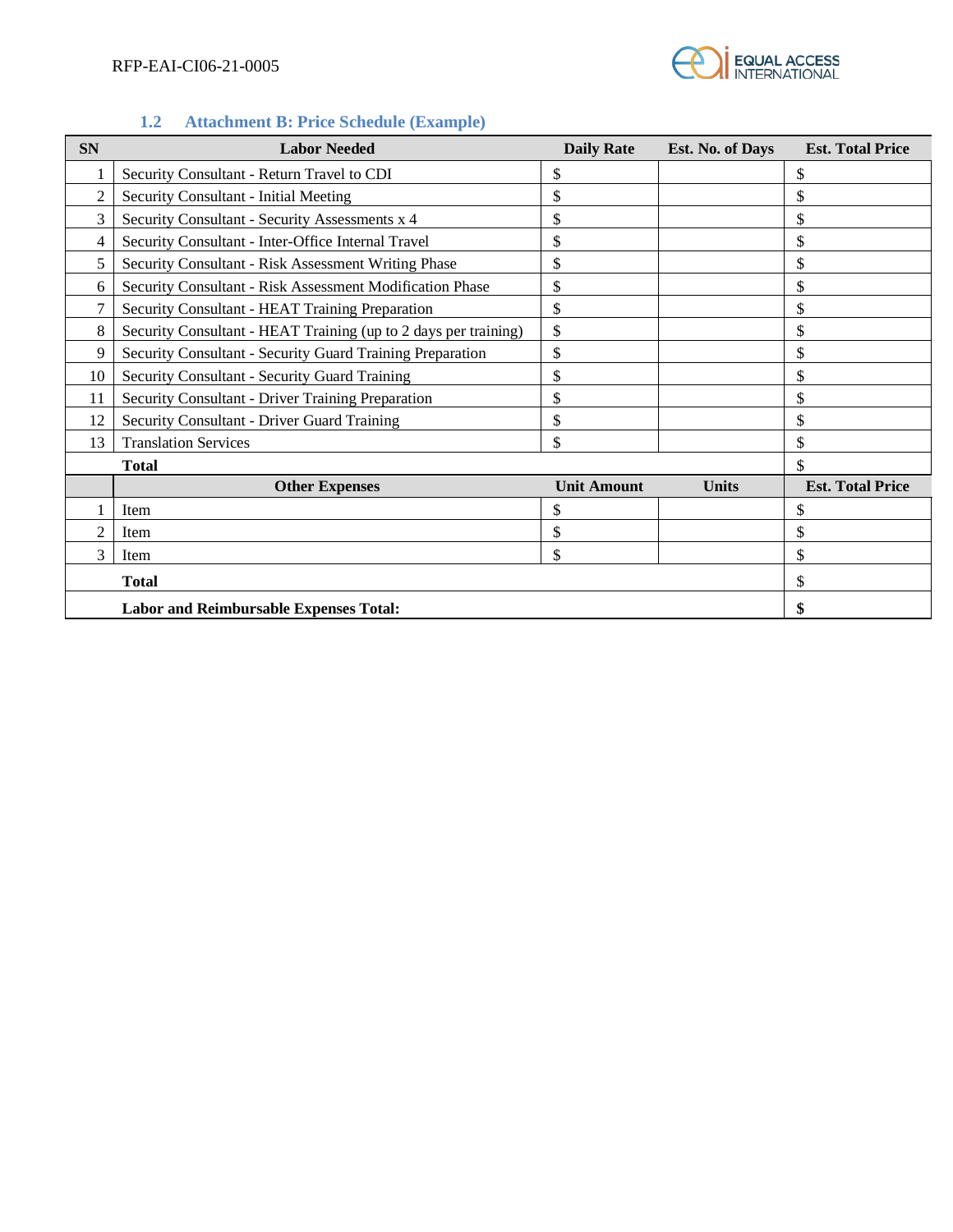$\mathcal{L}=\mathcal{L}=\mathcal{L}=\mathcal{L}=\mathcal{L}=\mathcal{L}$ 



# **1.3** *Attachment C: Cover Letter*

We, the undersigned, provide the attached quote in accordance RFQ  $#$  \_\_\_\_\_\_\_\_\_\_\_\_\_\_\_\_\_\_\_\_\_\_\_ dated

Our attached quote is for the total price of \_\_\_\_\_\_\_\_\_\_\_\_\_ (figure and in words)

I certify a validity period of **1 year** for the prices provided in the attached Price Schedule/Bill of Quantities. Our quote shall be binding upon us subject to the modifications.

We understand that EAI is not bound to accept any quotes it receives.

Authorized Signature: Name and Title of Signatory: Name of Firm: Address: Telephone: Email:

Company Seal/Stamp: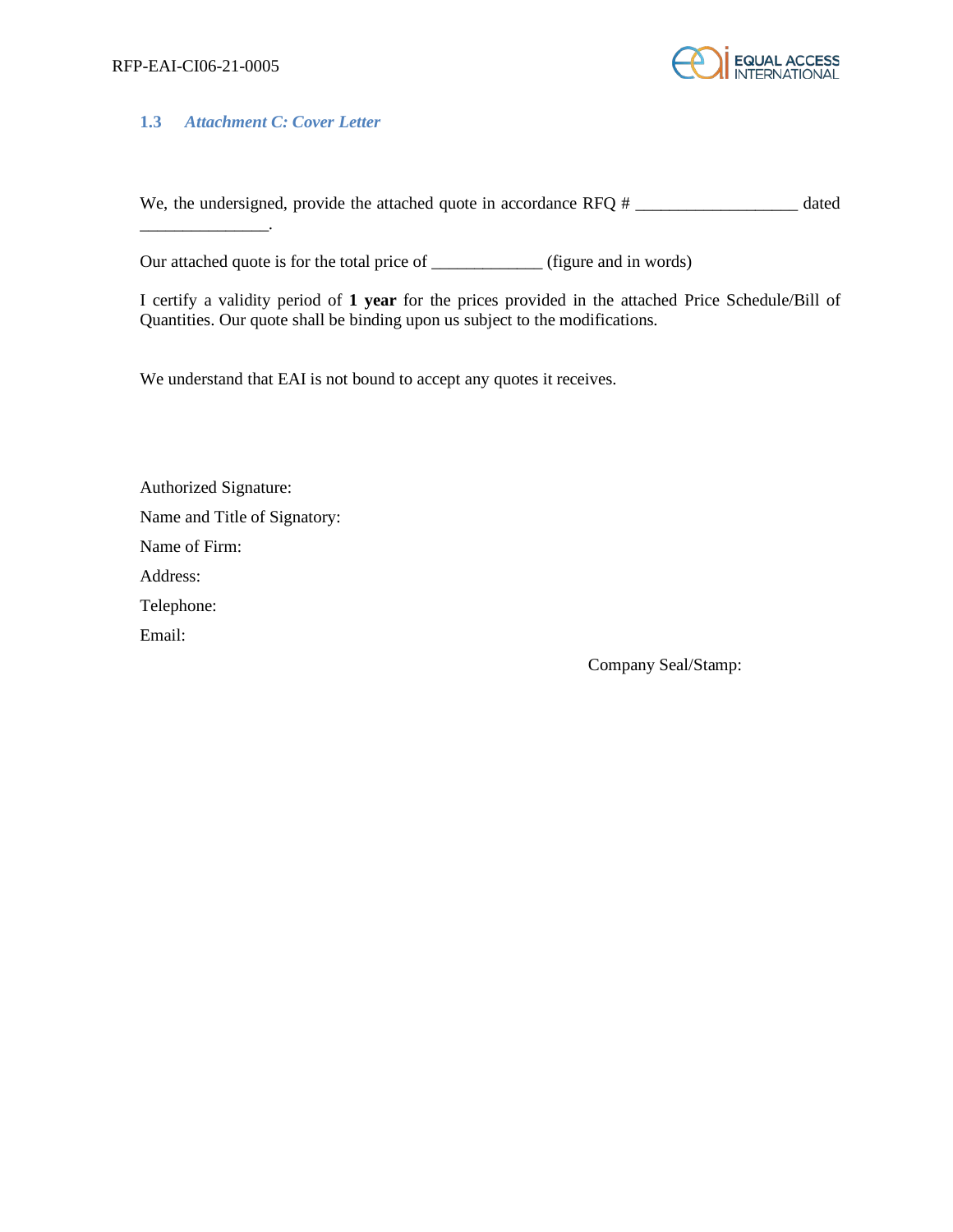

# **1.4** *Attachment D: Past Performance*

Include references that best illustrate your work experience relevant to this RFP, sorted by decreasing order of completion date.

Services should have been undertaken within the past three years. Services undertaken within the past six years may be taken into consideration at the discretion of the evaluation committee.

| $\#$           | Project<br>Title | Description<br>of Activities | Location<br>Province<br>/ District | Client<br>Name/Tel No. | Cost<br>In US\$ | Start<br>-End<br>Dates | Completed<br>On<br>Schedule<br>(Yes/No) | Completion<br>Letter<br>Received?<br>(Yes/No) | Type of<br>Agreement,<br>Subcontract, Grant,<br>PO (fixed price, cost<br>Reimbursable) |
|----------------|------------------|------------------------------|------------------------------------|------------------------|-----------------|------------------------|-----------------------------------------|-----------------------------------------------|----------------------------------------------------------------------------------------|
| л              |                  |                              |                                    |                        |                 |                        |                                         |                                               |                                                                                        |
| $\overline{c}$ |                  |                              |                                    |                        |                 |                        |                                         |                                               |                                                                                        |
| $\mathfrak{Z}$ |                  |                              |                                    |                        |                 |                        |                                         |                                               |                                                                                        |
| $\overline{4}$ |                  |                              |                                    |                        |                 |                        |                                         |                                               |                                                                                        |
| 5              |                  |                              |                                    |                        |                 |                        |                                         |                                               |                                                                                        |